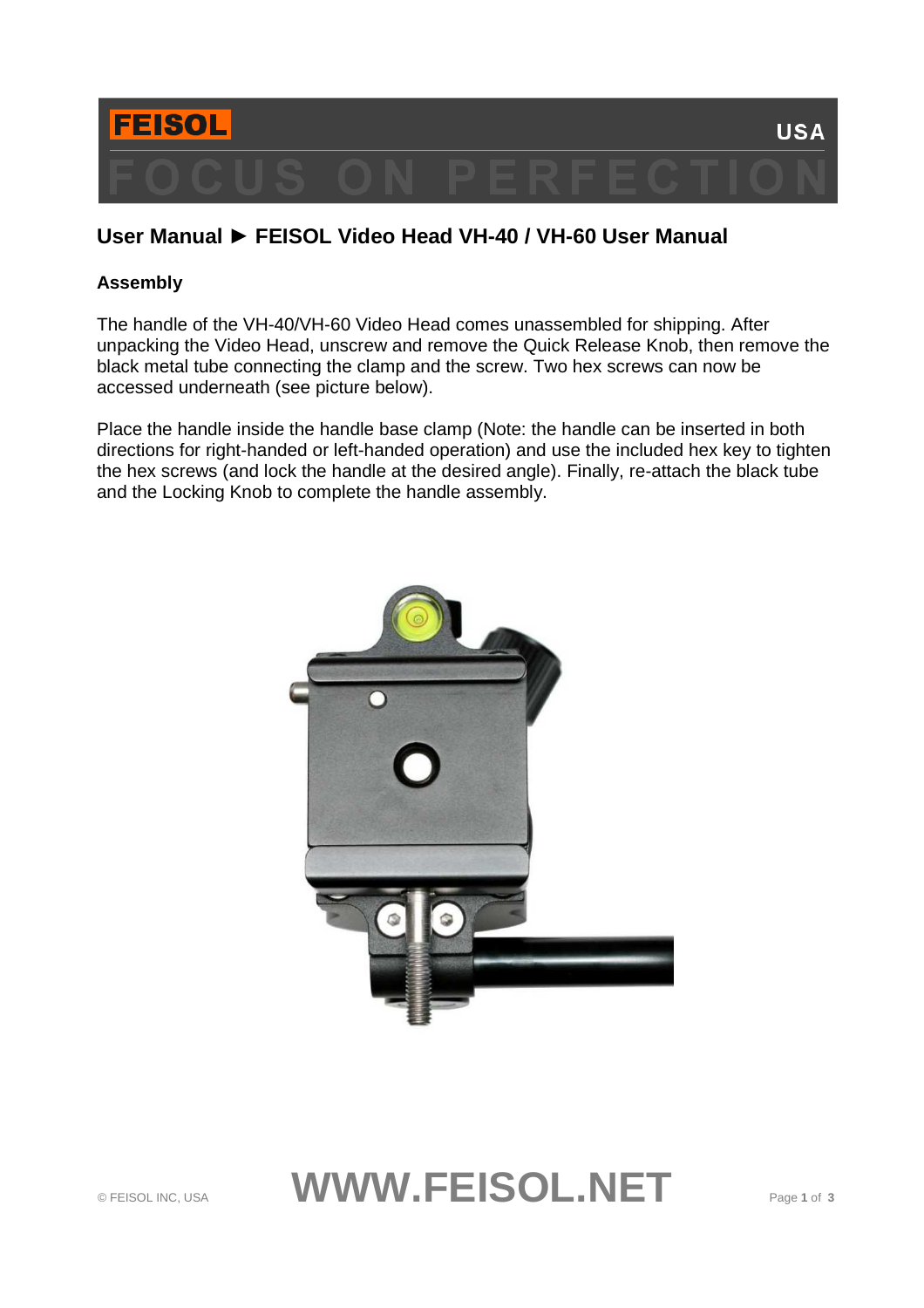

# **Operation**



- (1) Inclining Knobs
- (2) Panning Base Knob
- (3) Quick Release Knob

#### **Note**

No tools are needed for operating any of these knobs. Use of tools may cause damage to the Video Head and void the warranty.

Do not carry your Tripod and Video Head with a camera/lens attached. Video Heads are designed to work only stationary.

# © FEISOL INC, USA **WWW.FEISOL.NET** Page **2** of **<sup>3</sup>**